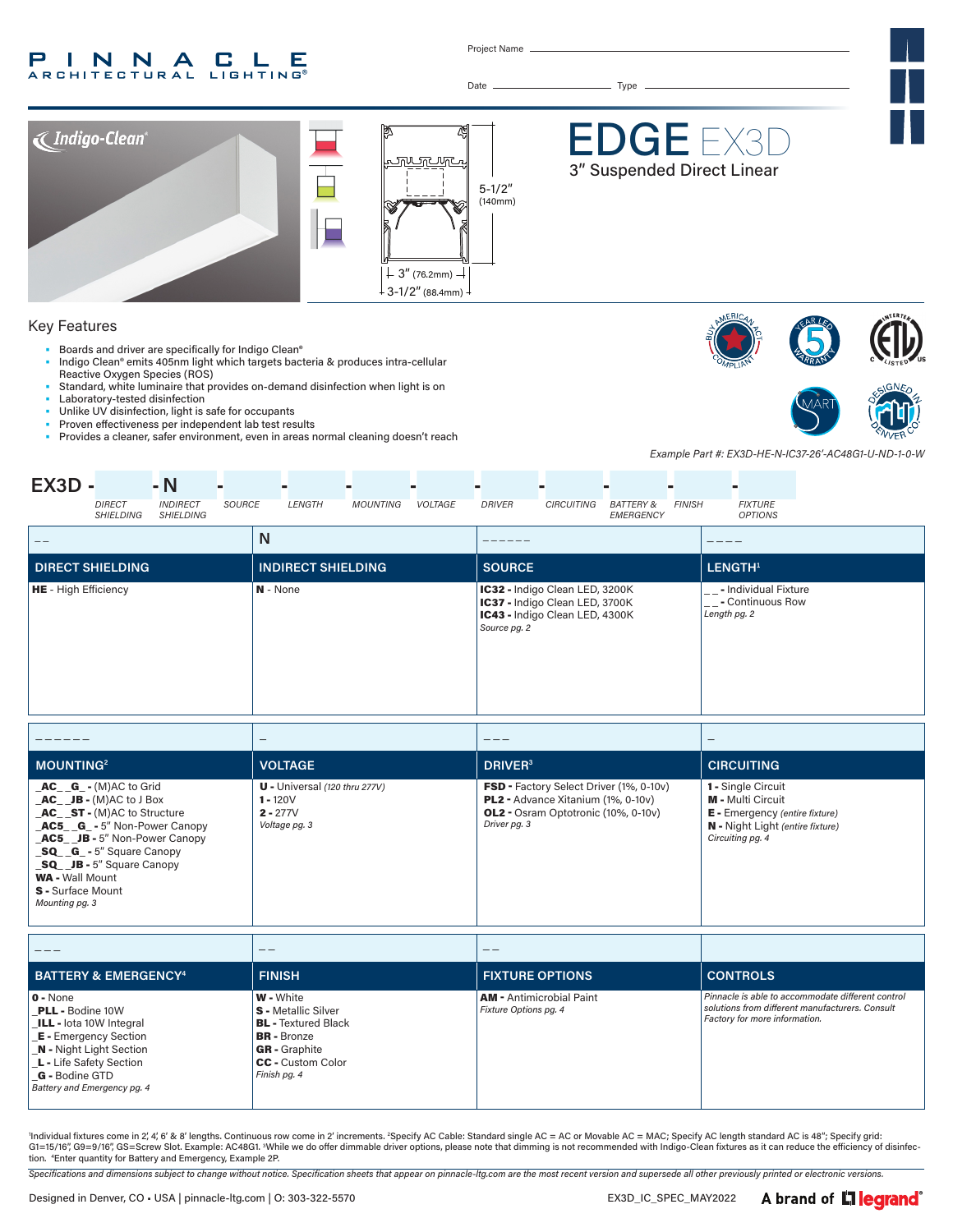EDGE EX3D Suspended Linear

### Source

• 80 CRI = R9≥19

# Indigo Clean LED

|             | Color | Watt<br>per foot | Shielding<br>HE        |       |
|-------------|-------|------------------|------------------------|-------|
|             |       |                  | <b>High Efficiency</b> |       |
|             |       |                  | Lumens/ft              | LPW   |
| <b>IC32</b> | 3200K | 12.9             | 1272                   | 98.6  |
| <b>IC37</b> | 3700K | 12.9             | 1305                   | 101.2 |
| <b>IC43</b> | 4300K | 12.9             | 1335                   | 103.5 |

### Length

- Individual units cannot be joined, end plates are factory installed and cannot be removed
- For Continuous Runs, add 3/16" (4.7mm) for each end plate or 3/8" (9.5mm) to the overall length of the row<br>• Individual fixtures come in 2' 4' 6' & 8' lengths. Continuous rows come in 2' increments
- Individual fixtures come in 2', 4', 6' & 8' lengths. Continuous rows come in 2' increments

| $\mathbf{2}$                    |                |                | 8              | $\overline{\phantom{a}}$                                    |
|---------------------------------|----------------|----------------|----------------|-------------------------------------------------------------|
| Indiv. Fixture<br>23" (584.2mm) | Indiv. Fixture | Indiv. Fixture | Indiv. Fixture | Cont. Run<br>Continuous runs available<br>in 2' increments. |
|                                 | 47" (1193.8mm) |                |                |                                                             |
|                                 |                | 71" (1803.4mm) |                |                                                             |
|                                 |                |                | 95" (2413mm)   |                                                             |
|                                 |                |                |                | Specify in 2' increments                                    |

### Mounting

- Specify cable length in ordering code (AC48G1)
- Standard adjustable cable, specify 48", 120", 240", or 350"
- End plates and power cord attached at factory
- Aircraft cable (AC) mounts on 4' (1219.2mm) and 8' (2438.4mm) centers • Maximum recommended movable mounting locations are 12" from end of 4' fixture and 18" from end of 8' fixture
- Aircraft Cable supplied with 5" (127mm) power and 2" (50.8mm)

| AC G1   | Aircraft Cable 1" (15/16") T-Bar           |
|---------|--------------------------------------------|
| AC G9   | Aircraft Cable 9/16" T-Bar                 |
| AC GS   | Aircraft Cable Screw Slot T-Bar            |
| AC JB   | Aircraft Cable Junction Box                |
| AC ST   | <b>Aircraft Cable Structure</b>            |
| AC5 G   | Aircraft Cable 5" (127mm) Non-Power Canopy |
| AC5 JB  | Aircraft Cable 5" (127mm) Non-Power Canopy |
| SQ G    | Aircraft Cable 5" (127mm) Square Canopy    |
| SQ JB   | Aircraft Cable 5" (127mm) Square Canopy    |
| MAC G1  | Moveable AC 1" (15/16") T-Bar              |
| MAC G9  | Moveable AC 9/16" T-Bar                    |
| MAC GS  | Moveable AC Screw Slot T-Bar               |
| MAC JB  | Moveable AC Junction Box                   |
| MAC ST  | Moveable AC Structure                      |
| MAC5 G  | Moveable AC 5" (127mm) Non-Power Canopy    |
| MAC5 JB | Moveable AC 5" (127mm) Non-Power Canopy    |
| MSQ G   | Moveable AC 5" (127mm) Square Canopy       |
| MSQ__JB | Moveable AC 5" (127mm) Square Canopy       |
| WA      | <b>Wall Mount</b>                          |
| S.      | <b>Surface Mount</b>                       |

### non-power canopies

- Canopies and pendants match fixture finish, power cords are white, grey, or black depending on fixture finish. See Finish section for additional details.
- Approved for dry/damp location unless otherwise noted
- Refer to installation instructions during installation at the job site
- Maximum fixture weight is 20 lbs for a standard 4' fixture



Straight EDGE Joint System



- The Straight EDGE Joint comes standard for all runs.
- Two connection points one to cinch fixtures together, the other to perfectly align all fixtures in a run.
- Factory-installed light shields on both sides of the fixture ensure no light leaks. Patented.

*Specifications and dimensions subject to change without notice. Specification sheets that appear on pinnacle-ltg.com are the most recent version and supersede all other previously printed or electronic versions.* Designed in Denver, CO • USA | pinnacle-ltg.com | O: 303-322-5570 F: 303-322-5568

EX3D\_IC\_SPEC\_MAY2022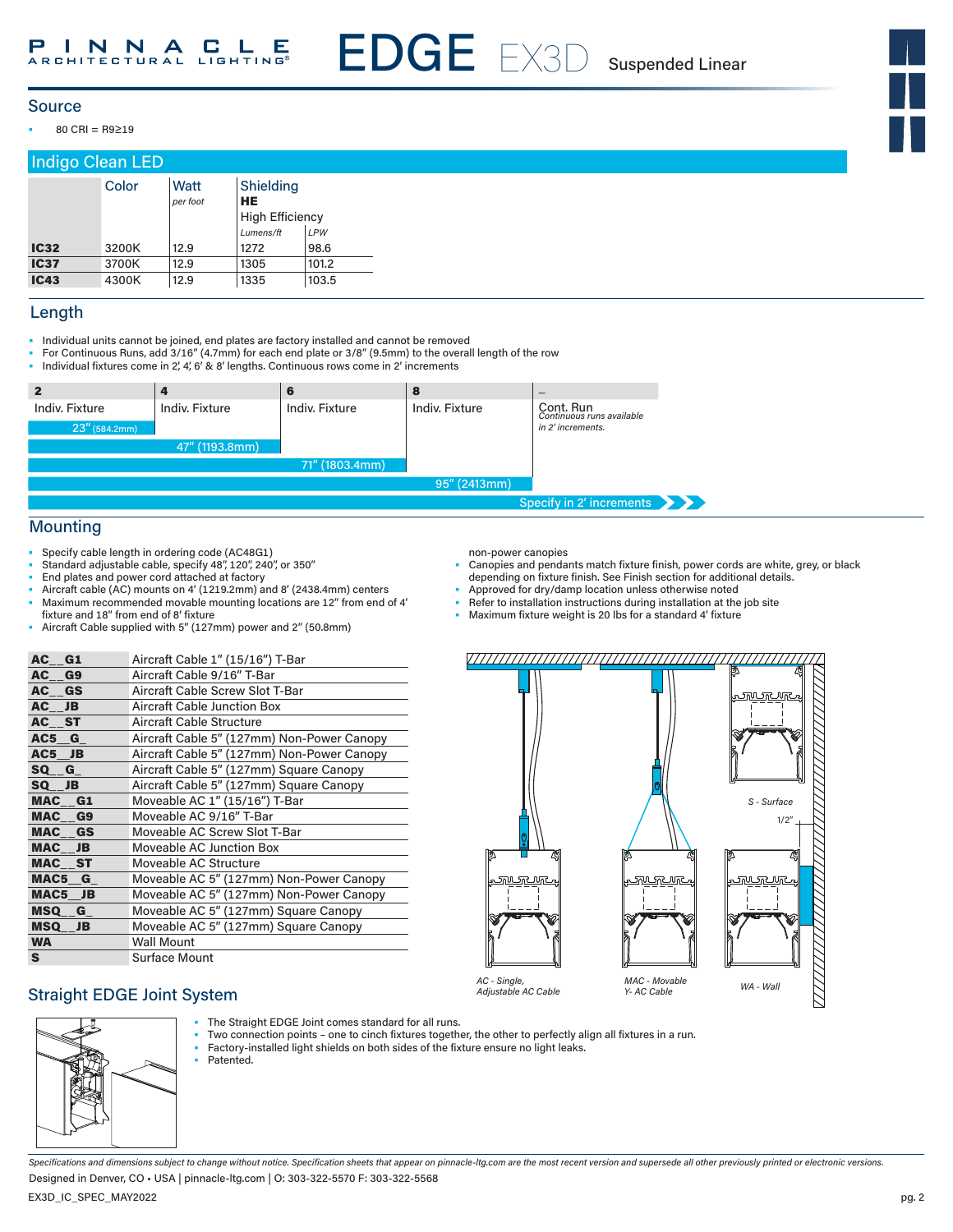# Voltage Driver (1999) and the United States of the United States of the United States of the United States of the U

Some EX3D configurations will not accommodate all voltage options; consult with factory

|              | Universal |
|--------------|-----------|
|              | 120 volt  |
| $\mathbf{a}$ | 277 volt  |

- Standard Driver Option = PL2
	- Driver Lifetime: 50,000 hours at 25°C ambient operating conditions
- For more driver options see Pinnacle Resource Guide
- Some EX3D configurations will not accommodate all driver options; consult with factory

| 0-10V Drivers   |                                 |
|-----------------|---------------------------------|
| <b>FSD</b>      | Factory Select Driver 1%, 0-10v |
| PL <sub>2</sub> | Advance Xitanium 1%, 0-10y      |
| OL <sub>2</sub> | Osram Optotronic, 1%, 0-10v     |

# How to specify Circuiting, Battery and Emergency



Select fixture circuiting from options below

Some EX3D configurations will not accommodate all circuiting options, consult with factory

# **Circuiting**

|   | <b>Single Circuit</b>         |
|---|-------------------------------|
| M | Multi Circuit                 |
|   | <b>Emergency Circuit only</b> |
| N | Night Light Circuit only      |



• Battery and emergency section options are available in addition to fixture circuit<br>
• Select battery and emergency section options below; factory shop drawing required • Some EX3D configurations will not accommodate all circuiting options, consult with factory

**Battery and/or Emergency**  *If Required* 

No battery or specific emergency section required

### **Battery**

- Select battery section type if required, indicate total QTY*. Example 2PL*
- 90 minute battery runtime; test button is remote to fixture and requires an additional drop
- No battery option available for 2' lengths
- Entire direct fixture housing is on battery for lengths up to 5'
- Half of direct fixture is on battery for 6' or 8' housing lengths
- For more battery options available, see Pinnacle Resource Guide

|          | No Battery          |
|----------|---------------------|
| $\Box C$ | lota 10w Integral   |
|          | Bodine 10w Integral |

### **Emergency**

- Select emergency section type if required, indicate total QTY. *Example 1E*
- Combine battery and emergency section ordering codes if both options are selected

Combination Section Ordering Examples • Single circuit, (1) 10w battery, (1) emergency section Ordering Code: 1-1PL1E • Multi circuit, (2) 10w battery, (2) emergency sections Ordering Code: M-2PL2E • Single circuit, (1) night light section **Ordering Code: 1-1N FSG** Factory Select ALCR, Automatic Load Control Relay \_GI Iota ETS DR, Emergency Lighting Control Device GB Bodine GTD, Emergency Lighting Control Device \_E Emergency circuit section *(NLIGHT ONLY full housing not sections)* \_N Night Light circuit section L Life Safety circuit section NO THROUGH WIRE

## Finish

• Standard powder-coat textured white, metallic silver, textured black, graphite or bronze painted finish; consult factory for chip of standard paint finishes

• Selecting a fixture finish other than white may impact lumen output; consult factory for more information

| W         | White (white cord/white canopy)              |
|-----------|----------------------------------------------|
| S         | Metallic Silver (grey cord/silver canopy)    |
| <b>BL</b> | Textured Black (black cord/black canopy)     |
| <b>BR</b> | Bronze (white cord/bronze canopy)            |
| <b>GR</b> | Graphite (white cord/graphite canopy)        |
| cc        | Custom Color (white cord/color match canopy) |

*Specifications and dimensions subject to change without notice. Specification sheets that appear on pinnacle-ltg.com are the most recent version and supersede all other previously printed or electronic versions.* Designed in Denver, CO • USA | pinnacle-ltg.com | O: 303-322-5570 F: 303-322-5568

For Approximate Battery Lumen Output

- Multiply battery wattage X fixture LPW shown on Lumen Table
- $\text{-}$  92.3 (LPW) x 10 (watts) = 923 battery lumen output

|  | <b>Battery OR Emergency Ordering Examples</b> |  |
|--|-----------------------------------------------|--|

- Single circuit, 10w Integral Battery **Ordering Code: 1-1PL**
- Emergency only, 10w Integral Battery **Ordering Code: E-1PL**
- Single circuit, GTD required Contact Condering Code: 1-1G
	-